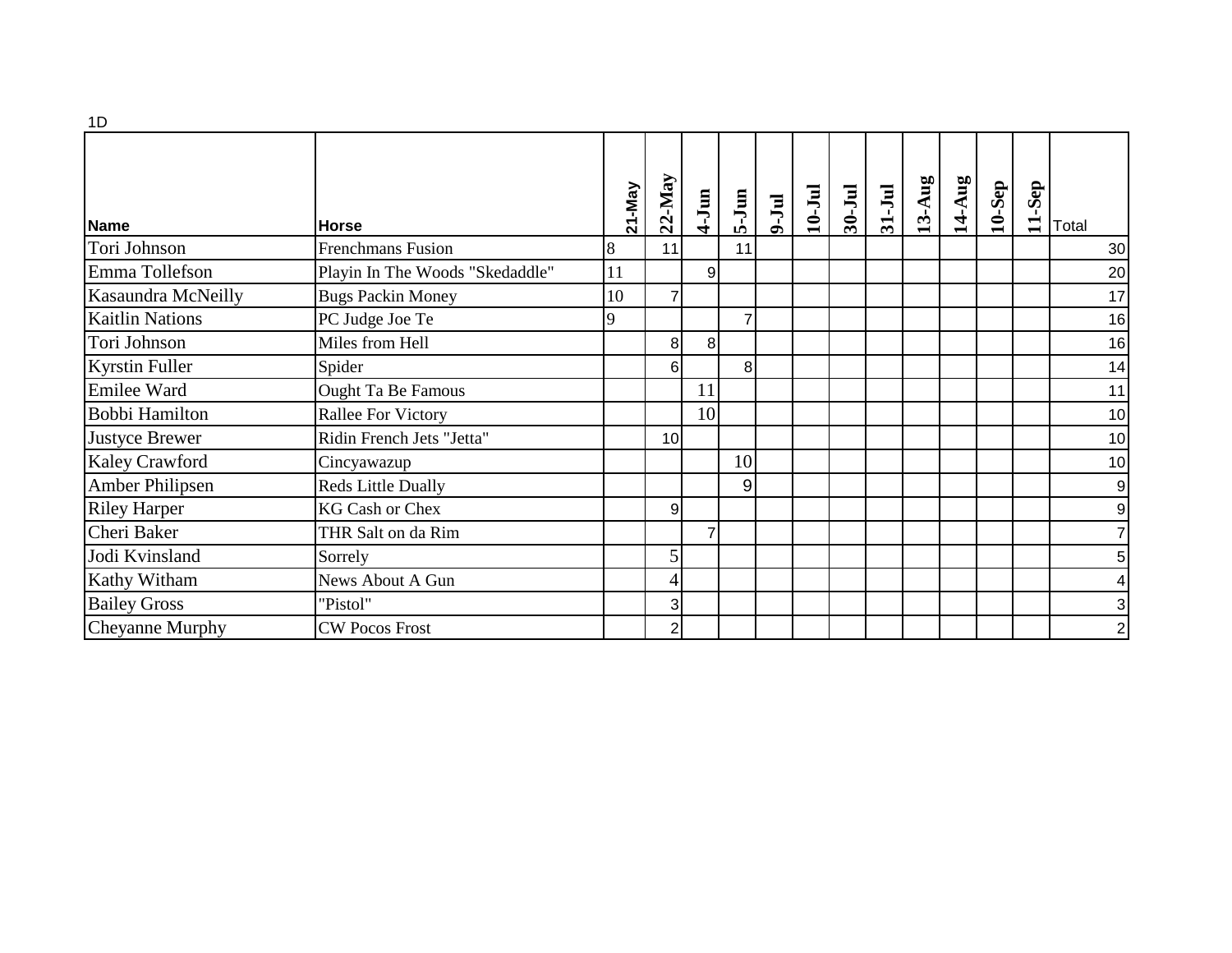| 2D                    |                              |                |                |                |                 |             |            |            |          |        |        |           |        |                 |
|-----------------------|------------------------------|----------------|----------------|----------------|-----------------|-------------|------------|------------|----------|--------|--------|-----------|--------|-----------------|
| Name                  | <b>Horse</b>                 | 21-May         | $22$ -May      | $4-Jun$        | $5-J$ un        | <b>mr-6</b> | $10 - Ju1$ | $30 - Ju1$ | $31-Jul$ | 13-Aug | 14-Aug | $10-$ Sep | 11-Sep | Total           |
| Jodi Kvinsland        | Sorrely                      |                |                | 5              | 11              |             |            |            |          |        |        |           |        | 16              |
| <b>Sage Funk</b>      | <b>Eyed B Acinamin Bunny</b> | 6              | 8              |                |                 |             |            |            |          |        |        |           |        | 14              |
| Kali Hojem            | Racin the Judge              | $\overline{4}$ |                | 3              | $6\phantom{1}6$ |             |            |            |          |        |        |           |        | $\overline{13}$ |
| Jenny Muller          | <b>RCA Defrost Dewood</b>    |                | 11             |                |                 |             |            |            |          |        |        |           |        | 12              |
| Katie Hardy           | Miss Dashin Copper           | 9              |                |                | 3               |             |            |            |          |        |        |           |        | 12              |
| Chris Jerde           | <b>HesAFirstDownFrench</b>   |                | $\overline{7}$ |                | 4               |             |            |            |          |        |        |           |        | 11              |
| Erica Luzzi           | Rock My Judge                | 11             |                |                |                 |             |            |            |          |        |        |           |        | 11              |
| Jodi Kvinsland        | <b>Runnin Down First</b>     |                | 10             | 1              |                 |             |            |            |          |        |        |           |        | 11              |
| Tori Johnson          | <b>Frenchmans Fusion</b>     |                |                | 11             |                 |             |            |            |          |        |        |           |        | 11              |
| <b>Crystal Harris</b> | JJ Dash N Judge              |                |                | 9              | 1               |             |            |            |          |        |        |           |        | 10              |
| <b>Kathy Witham</b>   | News About A Gun             | 10             |                |                |                 |             |            |            |          |        |        |           |        | 10              |
| Stephanie Marsyla     | Yankee                       |                | $\overline{9}$ |                | 1               |             |            |            |          |        |        |           |        | 10              |
| Tori Johnson          | The Millenium Falcon         |                |                | 10             |                 |             |            |            |          |        |        |           |        | 10              |
| Tori Johnson          | Miles from Hell              |                |                |                | 10              |             |            |            |          |        |        |           |        | 10              |
| Viki Friedrich        | Midnight Sun                 |                |                |                | 9               |             |            |            |          |        |        |           |        | 10              |
| <b>Briana Gidley</b>  | See Mac Dash "Mac"           | 8              |                |                |                 |             |            |            |          |        |        |           |        | 8               |
| Jessica Green         | Perfect Driftalita "Sadie"   |                |                |                | 8               |             |            |            |          |        |        |           |        | $\, 8$          |
| <b>Justyce Brewer</b> | Ridin French Jets "Jetta"    |                |                | 8              |                 |             |            |            |          |        |        |           |        | 8               |
| <b>Kyrstin Fuller</b> | Spider                       | $\overline{2}$ |                | 6              |                 |             |            |            |          |        |        |           |        | 8               |
| <b>Bailey Gross</b>   | "Pistol"                     |                |                |                | $\overline{7}$  |             |            |            |          |        |        |           |        |                 |
| <b>Bobbi Hamilton</b> | <b>Rallee For Victory</b>    | $\overline{7}$ |                |                |                 |             |            |            |          |        |        |           |        |                 |
| Cheri Baker           | THR Smoken ByBy Kiss         |                |                | $\overline{7}$ |                 |             |            |            |          |        |        |           |        |                 |
| Kathryn Holden        | <b>KH Cowboy Casanova</b>    | 5              |                |                | $\overline{2}$  |             |            |            |          |        |        |           |        |                 |
| Kathi Dahlstrom       | Sure Cash for Jazz           |                |                | 1              | 5               |             |            |            |          |        |        |           |        | $\,6$           |
| Kristin Bolden        | JC Sons Delight              |                | 6              |                |                 |             |            |            |          |        |        |           |        | $\,6$           |
| <b>Kylee Crane</b>    | Sheza Shiney Jet K3          |                | 4              |                | 1               |             |            |            |          |        |        |           |        | 5               |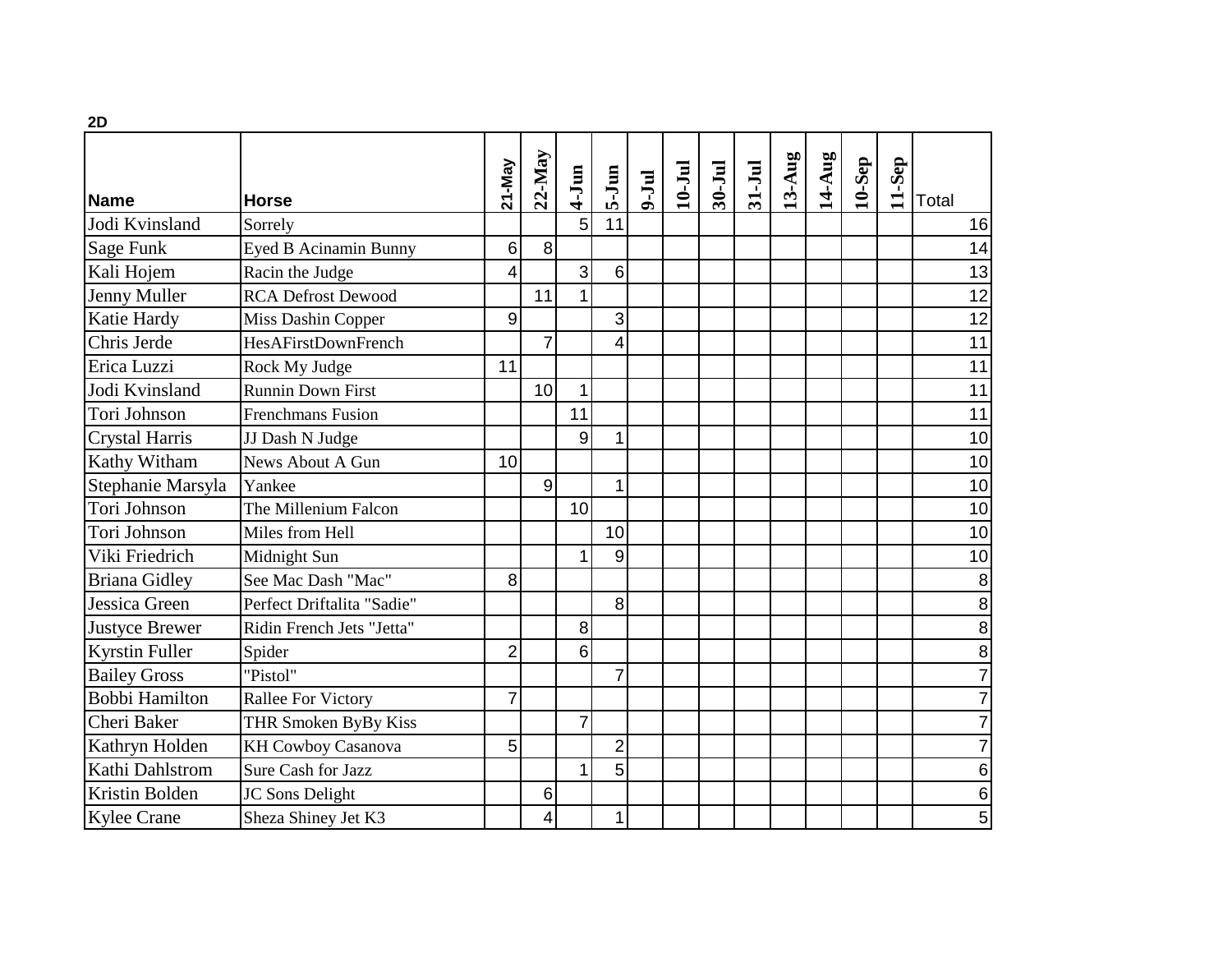| <b>Shelby Smalley</b>            | Spectacular Advise "Spec"              |   | 5 |   |   |  |  |  |  |  |
|----------------------------------|----------------------------------------|---|---|---|---|--|--|--|--|--|
| <b>Brittany Anderson</b>         | PC Barjeweled                          |   | 2 |   |   |  |  |  |  |  |
| Katie Hardy                      | Whiskey and Buttermilk                 |   |   | 4 |   |  |  |  |  |  |
| Lucy Leonardo                    | <b>Reminics Potion</b>                 |   | 3 |   |   |  |  |  |  |  |
| Tyler Rickert                    | Just Keep Frenchin                     | 3 |   |   |   |  |  |  |  |  |
| <b>Heather King</b>              | Sloan Drifter                          |   |   |   | 1 |  |  |  |  |  |
| <b>Missy Murphy</b>              | <b>CW Pocos Frost</b>                  |   |   |   |   |  |  |  |  |  |
| Abby Slusher                     | <b>Im Sweet N Famous</b>               |   |   |   |   |  |  |  |  |  |
| Amber Philipsen                  | <b>Reds Little Dually</b>              |   |   |   |   |  |  |  |  |  |
| <b>Ashley Valdez</b>             | "Flik"                                 |   |   |   |   |  |  |  |  |  |
| <b>Brittany Anderson</b>         | SFR Preachn Ona High                   |   |   |   |   |  |  |  |  |  |
| Jennifer McCarter                | Race to the Judge                      |   |   |   |   |  |  |  |  |  |
| <b>Justyce Brewer</b>            | Curious Lena                           |   |   |   |   |  |  |  |  |  |
| Kasaundra McNeilly Firen on Cash |                                        |   |   |   |   |  |  |  |  |  |
| Kaydence Hirota                  | Johnny Cash                            |   |   |   |   |  |  |  |  |  |
| Kiersten N Herth                 | "Jojo"                                 |   |   |   |   |  |  |  |  |  |
| Liz Willis                       | <b>Cougars First Request "Peaches"</b> |   |   |   |   |  |  |  |  |  |
| <b>Riley Lemhouse</b>            | Dats a Kipa Frenchman                  |   |   |   |   |  |  |  |  |  |
| Sandi Johnson                    | Billy Boy Chex "Pecos"                 |   |   |   |   |  |  |  |  |  |
| Taylor Jo Johnson                | My Smokin Alibi "Ali"                  |   |   |   |   |  |  |  |  |  |
| Trisha Byrd                      | Judges Best Advice "Sonic"             |   |   |   |   |  |  |  |  |  |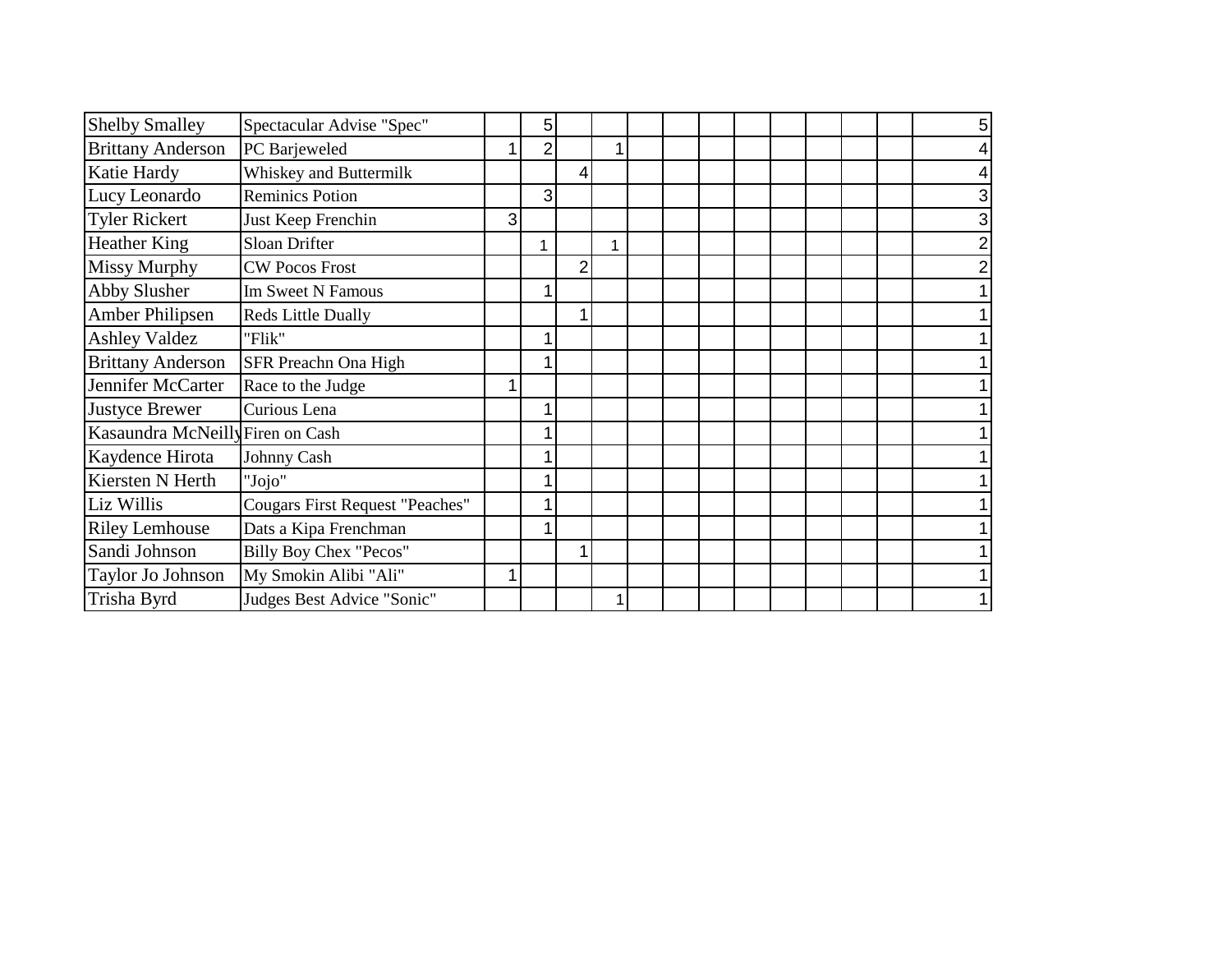| 3D                       |                             |                |                  |                 |                |           |            |           |        |        |        |           |        |                |
|--------------------------|-----------------------------|----------------|------------------|-----------------|----------------|-----------|------------|-----------|--------|--------|--------|-----------|--------|----------------|
| Name                     | <b>Horse</b>                | 21-May         | $22$ -May        | $4-J$ un        | $5-Jun$        | $9 - Jul$ | $10 -$ Jul | $30 - Ju$ | 31-Jul | 13-Aug | 14-Aug | $10-$ Sep | 11-Sep | Total          |
| <b>Heather King</b>      | Sloan Drifter               | 10             |                  | 11              |                |           |            |           |        |        |        |           |        | 21             |
| Chris Jerde              | HesAFirstDownFrench         | 6              |                  | $\overline{9}$  |                |           |            |           |        |        |        |           |        | 15             |
| <b>Missy Murphy</b>      | <b>CW Pocos Frost</b>       |                | 10               |                 | 4              |           |            |           |        |        |        |           |        | 14             |
| <b>Riley Harper</b>      | <b>KG Cash or Chex</b>      |                |                  | 3               | 10             |           |            |           |        |        |        |           |        | 13             |
| <b>Shelby Smalley</b>    | Spectacular Advise "Spec"   | 11             |                  | 1'              |                |           |            |           |        |        |        |           |        | 13             |
| <b>Teaka Dahlstrom</b>   | SQHR Miss Bonae "Daisy Mae" |                | $\overline{4}$   | $\mathbf{1}$    | 8              |           |            |           |        |        |        |           |        | 13             |
| <b>Ashley Valdez</b>     | "Flik"                      | 9              |                  | $\overline{2}$  |                |           |            |           |        |        |        |           |        | 11             |
| Kathy Witham             | News About A Gun            |                |                  |                 | 11             |           |            |           |        |        |        |           |        | 11             |
| Kiersten N Herth         | Destined to be a Bandit     |                | 11               |                 |                |           |            |           |        |        |        |           |        | 11             |
| Alayna Elder             | Hayses Fancy That "Fancy"   |                |                  | 5               | 5 <sup>1</sup> |           |            |           |        |        |        |           |        | 10             |
| Kathryn Holden           | <b>KH Cowboy Casanova</b>   |                |                  | 10 <sup>1</sup> |                |           |            |           |        |        |        |           |        | 10             |
| Kasaundra McNeilly       | <b>Bugs Packin Money</b>    |                |                  |                 | 9              |           |            |           |        |        |        |           |        | 9              |
| <b>Shanelle Smith</b>    | Catibou Rey                 |                | $\boldsymbol{9}$ |                 |                |           |            |           |        |        |        |           |        | 9              |
| <b>Tessa Watson</b>      | "Viva"                      |                | 8                |                 |                |           |            |           |        |        |        |           |        | 9              |
| <b>Abby Slusher</b>      | <b>Im Sweet N Famous</b>    | 8              |                  |                 |                |           |            |           |        |        |        |           |        | 8              |
| <b>Lilly Davis</b>       | <b>Chicks Second</b>        |                |                  | 8               |                |           |            |           |        |        |        |           |        | 8              |
| <b>Tessa Watson</b>      | <b>Fritz Nifty Camas</b>    |                | $\overline{7}$   |                 |                |           |            |           |        |        |        |           |        | 8              |
| <b>Brittany Anderson</b> | PC Barjeweled               |                |                  | $\overline{7}$  |                |           |            |           |        |        |        |           |        | $\overline{7}$ |
| Julie Yoney              | MVP Te N Sugar              |                | 6                | 1 <sup>1</sup>  |                |           |            |           |        |        |        |           |        | 7              |
| <b>Marley Cooper</b>     | Nighthawks La Jolla         |                |                  |                 | $\overline{7}$ |           |            |           |        |        |        |           |        | 7              |
| <b>Roxy Remmers</b>      | <b>RCA</b> Ikes Silverbunny | $\overline{c}$ | 3                |                 | $\overline{c}$ |           |            |           |        |        |        |           |        | $\overline{7}$ |
| <b>Taylor Callaham</b>   | Aloha French Fling "Maui"   | $\overline{7}$ |                  |                 |                |           |            |           |        |        |        |           |        | 7              |
| Jenny Muller             | <b>Driftin To Extremes</b>  |                |                  | 6               |                |           |            |           |        |        |        |           |        | 6              |
| Melanie Nevares          | Bond Skipp'n Smooth "Bond"  |                |                  |                 | 6              |           |            |           |        |        |        |           |        | 6              |
| <b>Brittany Anderson</b> | SFR Preachn Ona High        | 5              |                  |                 |                |           |            |           |        |        |        |           |        | 5              |
| Emma Homann              | Indy                        |                | 5                |                 |                |           |            |           |        |        |        |           |        | 5              |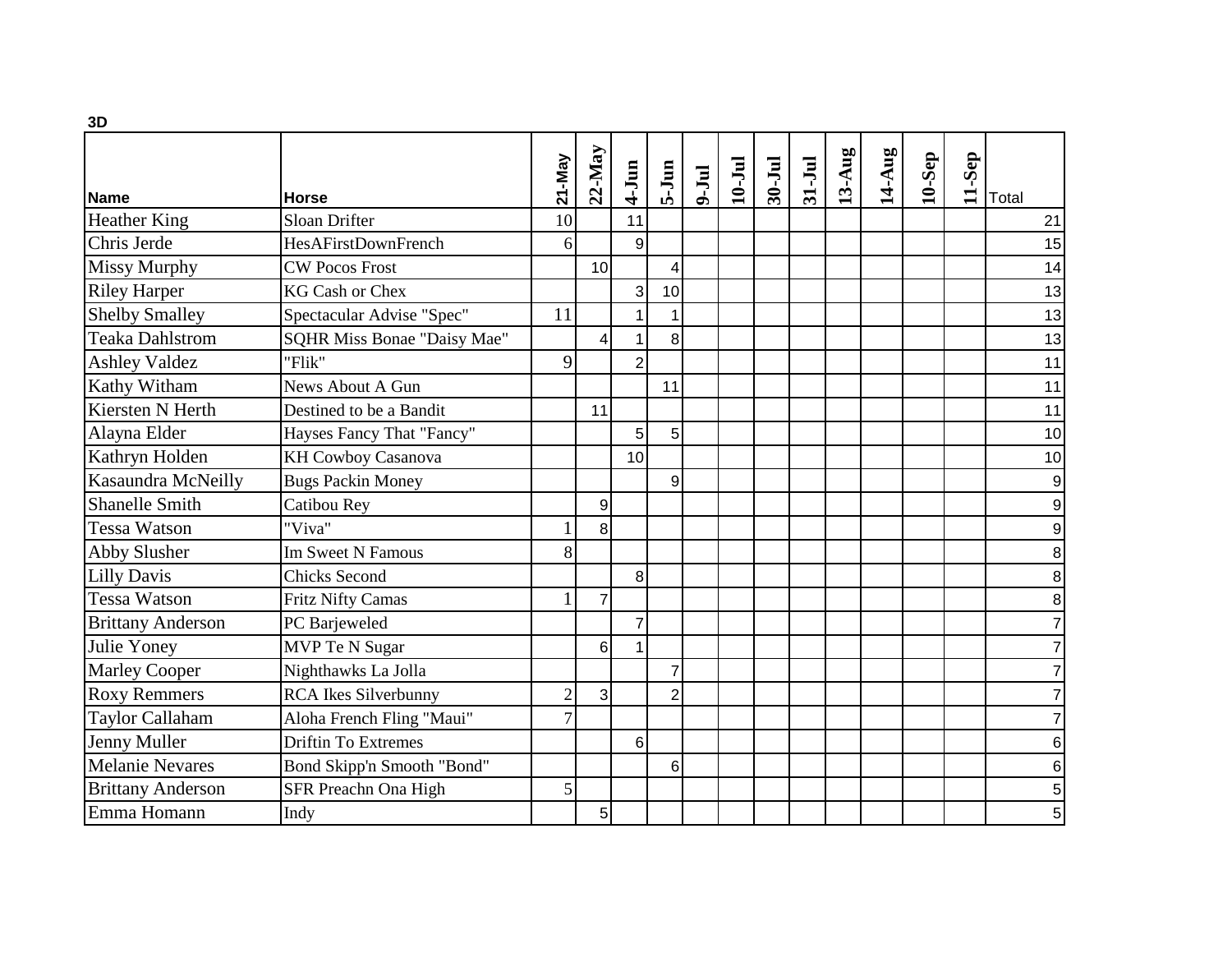| Emma Tilley           | Gotta Hav Faith               |   |                |   |   |  |  |  |  |  |
|-----------------------|-------------------------------|---|----------------|---|---|--|--|--|--|--|
| <b>Riley Lemhouse</b> | Dats a Kipa Frenchman         | 4 |                |   |   |  |  |  |  |  |
| Kim Dale              | "Pepper"                      |   |                |   | 3 |  |  |  |  |  |
| Sandi Johnson         | <b>Billy Boy Chex "Pecos"</b> | 3 |                |   |   |  |  |  |  |  |
| Cheyanne Murphy       | <b>CW Pocos Frost</b>         |   |                | 1 |   |  |  |  |  |  |
| Diana Tibbetts        | Datdashing Frenchman "Wiley"  |   |                | 1 |   |  |  |  |  |  |
| Kristin Bolden        | JC Sons Delight               |   |                |   |   |  |  |  |  |  |
| Savannah Massingham   | Fritz Willy Whiskey           |   | $\overline{2}$ |   |   |  |  |  |  |  |
| <b>Addison Harris</b> | Ruby Classy Biankus           |   |                | 1 |   |  |  |  |  |  |
| Amy DeBoer            | <b>Warchiefs Seven</b>        |   |                |   |   |  |  |  |  |  |
| Ashlee Ball           | Kings Painted Armour          |   |                |   |   |  |  |  |  |  |
| <b>Bailey Gross</b>   | "Pistol"                      |   |                |   |   |  |  |  |  |  |
| Brianna McCloskey     | <b>Teddy Jack McCue</b>       |   |                |   |   |  |  |  |  |  |
| <b>Catie Owens</b>    | Eyes Da Judge                 |   |                |   |   |  |  |  |  |  |
| Dayton Bayard         | Luv Me Tru                    |   |                |   |   |  |  |  |  |  |
| Gloria Goldman        | "Catfish"                     |   |                |   |   |  |  |  |  |  |
| Kaley Crawford        | <b>Success Kus ImFrench</b>   |   |                |   |   |  |  |  |  |  |
| Katie Pettygrove      | Ms. Rickashay Breeze "Shay"   |   |                | 1 |   |  |  |  |  |  |
| Kiersten N Herth      | "Jojo"                        |   |                |   |   |  |  |  |  |  |
| Linda Lowe            | <b>Honor Lottie Dream</b>     |   |                |   |   |  |  |  |  |  |
| Lucy Leonardo         | <b>Reminics Potion</b>        |   |                |   |   |  |  |  |  |  |
| McKenna Doll          | Im Special Flit               |   |                |   |   |  |  |  |  |  |
| Pamela Gibson         | TLC Cat Trap Fever            |   |                |   |   |  |  |  |  |  |
| Stephanie Lorenz      | American Bammit               |   |                |   |   |  |  |  |  |  |
| <b>Tyler Rickert</b>  | Just Keep Frenchin            |   |                |   |   |  |  |  |  |  |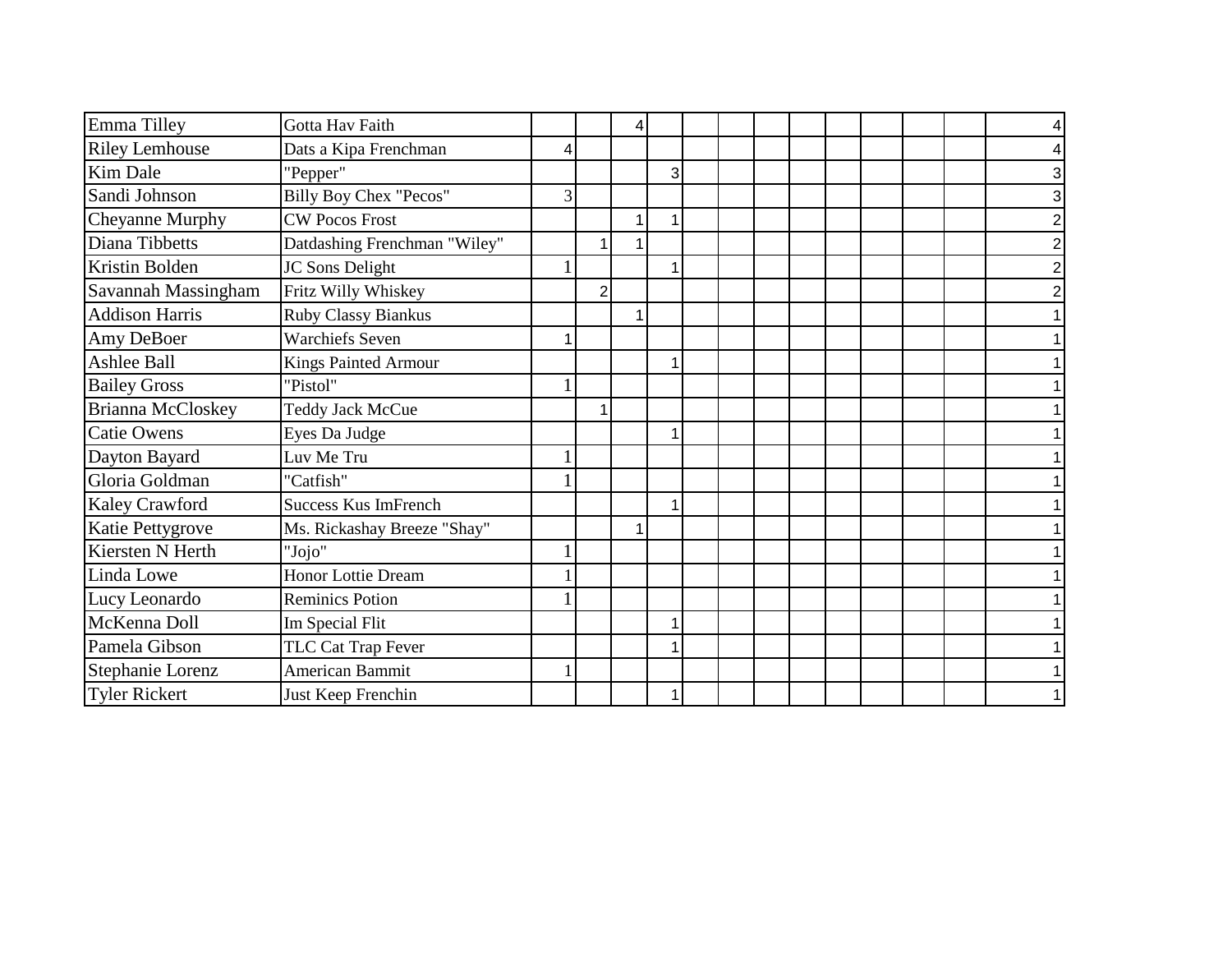| 4D                                     |                                          |                |                |                         |                |               |            |        |        |        |        |           |        |                         |
|----------------------------------------|------------------------------------------|----------------|----------------|-------------------------|----------------|---------------|------------|--------|--------|--------|--------|-----------|--------|-------------------------|
| <b>Name</b>                            | Horse                                    | 21-May         | $22$ -May      | $4-Jum$                 | $5-Jum$        | <b>Jul</b> -9 | $10 -$ Jul | 30-Jul | 31-Jul | 13-Aug | 14-Aug | $10-$ Sep | 11-Sep | Total                   |
| Amy DeBoer                             | <b>Warchiefs Seven</b>                   |                | 9              | 11                      | 9              |               |            |        |        |        |        |           |        | 29                      |
| <b>Holly Wemmer</b>                    | Red Little Kona                          | 8              | 10             |                         |                |               |            |        |        |        |        |           |        | 18                      |
| Savannah Massingha Fritz Willy Whiskey |                                          | 11             |                | $\overline{\mathbf{4}}$ |                |               |            |        |        |        |        |           |        | 15                      |
| <b>Ashley Valdez</b>                   | Perfect Cruiser                          | $\overline{7}$ |                | 7                       |                |               |            |        |        |        |        |           |        | $\overline{14}$         |
| Ava Schrader                           | RS Spidermans Honor                      |                |                | 9                       | 4              |               |            |        |        |        |        |           |        | 13                      |
| Jennifer McCarter                      | Race to the Judge                        |                |                | 1                       | 11             |               |            |        |        |        |        |           |        | $\overline{12}$         |
| <b>Bonnie Inman</b>                    | Smokes Leo Betty "Special"               | 4              | 7              |                         |                |               |            |        |        |        |        |           |        | $\overline{11}$         |
|                                        | Gabriele Scharmach The Blue Hole "Bluey" |                | 11             |                         |                |               |            |        |        |        |        |           |        | 11                      |
| Jennifer Moncrief                      | <b>Jetty Boy</b>                         | 9              | $\overline{2}$ |                         |                |               |            |        |        |        |        |           |        | 11                      |
| <b>Josey Majors</b>                    | "Lucky"                                  |                |                | 1                       | 10             |               |            |        |        |        |        |           |        | $\overline{11}$         |
| Kim Sweem                              | <b>BSR Cashndash Biankus</b>             | 10             |                |                         |                |               |            |        |        |        |        |           |        | 10                      |
| <b>Marley Cooper</b>                   | Nighthawks La Jolla                      |                |                | 10                      |                |               |            |        |        |        |        |           |        | 10                      |
| <b>Tessa Watson</b>                    | "Viva"                                   |                |                | 3                       | $\overline{7}$ |               |            |        |        |        |        |           |        | 10                      |
| Kiersten N Herth                       | "Jojo"                                   |                |                | 1                       | 8              |               |            |        |        |        |        |           |        | $\overline{9}$          |
| Ellie Young                            | I'd Rather Have Cash                     |                | 8 <sup>1</sup> |                         |                |               |            |        |        |        |        |           |        | $\overline{8}$          |
| Kristin Bolden                         | JC Sons Delight                          |                |                | 8                       |                |               |            |        |        |        |        |           |        | 8                       |
| Kiersten N Herth                       | Destined to be a Bandit                  |                |                |                         | 6              |               |            |        |        |        |        |           |        | $\overline{7}$          |
| Dawn Coffey                            | Eye am Orphaned                          |                | 6              |                         |                |               |            |        |        |        |        |           |        | 6                       |
| <b>Kylee Crane</b>                     | Sheza Shiney Jet K3                      |                |                | 6                       |                |               |            |        |        |        |        |           |        | 6                       |
| <b>Kyrstin Fuller</b>                  | FarGone                                  | 6              |                |                         |                |               |            |        |        |        |        |           |        | $\,6$                   |
| <b>Cyndle Haller</b>                   | C Ya Snapper "Pepper"                    |                |                | 5                       |                |               |            |        |        |        |        |           |        | $\overline{5}$          |
| <b>Kennedy Martin</b>                  | Kota                                     |                | 5              |                         |                |               |            |        |        |        |        |           |        | $\overline{5}$          |
| <b>Kim Eisses</b>                      | <b>CB How Bout You</b>                   |                |                |                         | 5              |               |            |        |        |        |        |           |        | $\overline{5}$          |
| Savannah Massingha Justa Golden Moon   |                                          | 5              |                |                         |                |               |            |        |        |        |        |           |        | $\overline{5}$          |
| <b>Kyrstin Fuller</b>                  | KJ DoGoodsHancock "Doogie"               |                | 4              |                         |                |               |            |        |        |        |        |           |        | $\overline{\mathbf{4}}$ |
| Haiden Zelis                           | Two Bitz of Corona                       |                | $\overline{3}$ |                         |                |               |            |        |        |        |        |           |        | $\overline{3}$          |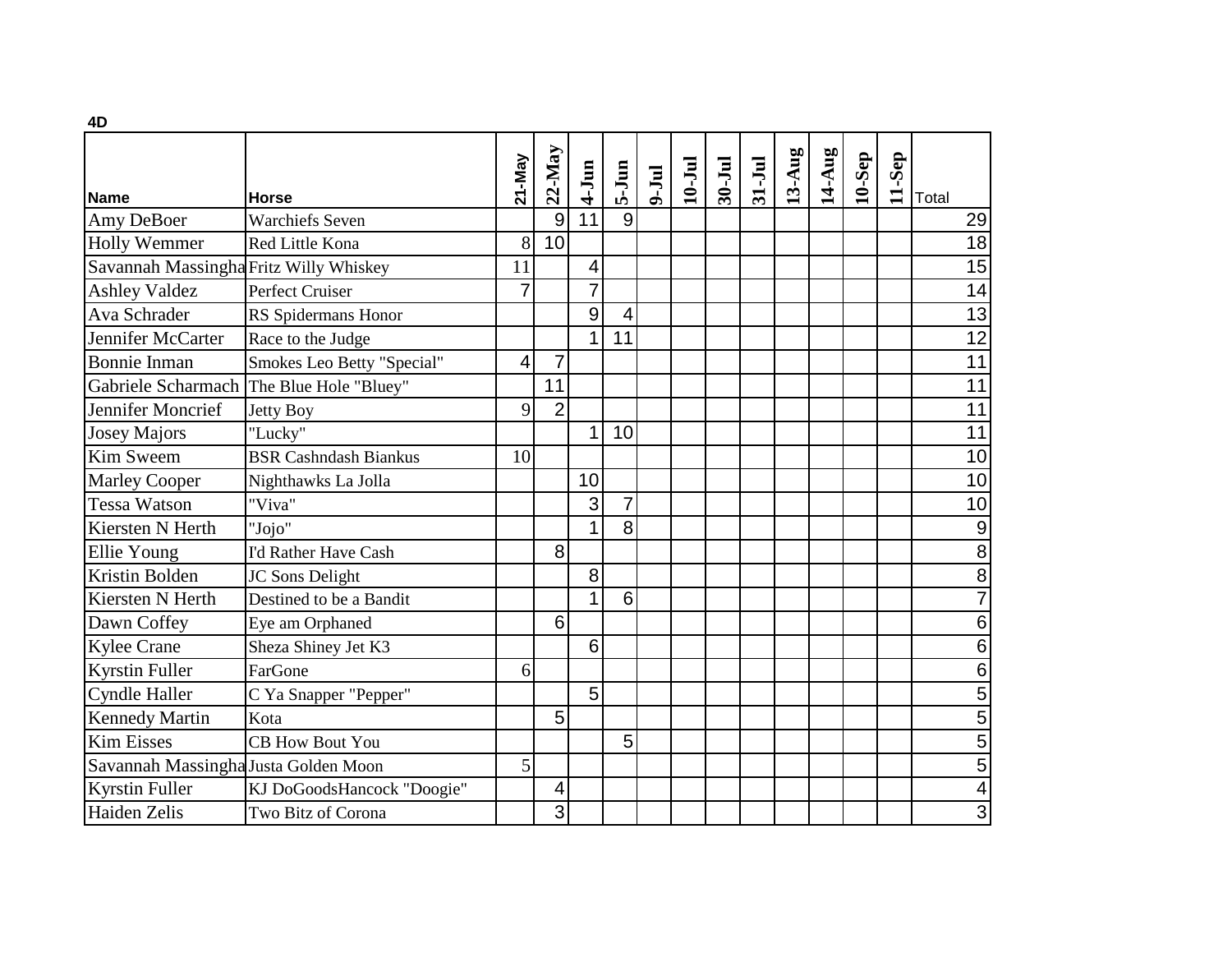| Julie Yoney              | MVP Te N Sugar              |  |                | 3              |  |  |  |  |  |
|--------------------------|-----------------------------|--|----------------|----------------|--|--|--|--|--|
| <b>Brittany Anderson</b> | SFR Preachn Ona High        |  | $\overline{2}$ |                |  |  |  |  |  |
| <b>Catie Owens</b>       | Eyes Da Judge               |  |                |                |  |  |  |  |  |
| Mitzi Frick              | "Donkey"                    |  |                |                |  |  |  |  |  |
| <b>Shanelle Smith</b>    | Catibou Rey                 |  |                | $\overline{2}$ |  |  |  |  |  |
| Abby Slusher             | Im Sweet N Famous           |  |                |                |  |  |  |  |  |
| <b>Ashlee Ball</b>       | <b>Kings Painted Armour</b> |  |                |                |  |  |  |  |  |
| <b>Jesse Thompson</b>    | Thirsty Top Gun             |  |                | 1              |  |  |  |  |  |
| Jessica Green            | Zanzibar                    |  |                |                |  |  |  |  |  |
| Kathryn Holden           | JK Dash                     |  |                |                |  |  |  |  |  |
| Kaydence Hirota          | Johnny Cash                 |  |                |                |  |  |  |  |  |
| Kim Bowcutt              | Romeo's Signature           |  |                |                |  |  |  |  |  |
| <b>Kim Dale</b>          | "Pepper"                    |  |                |                |  |  |  |  |  |
| McKenna Doll             | Im Special Flit             |  |                |                |  |  |  |  |  |
| <b>Melanie Nevares</b>   | Bond Skipp'n Smooth "Bond"  |  |                |                |  |  |  |  |  |
| <b>Roxy Remmers</b>      | <b>RCA</b> Ikes Silverbunny |  |                |                |  |  |  |  |  |
| <b>Shannon Walker</b>    | Im A Proud Flit             |  |                |                |  |  |  |  |  |
| Sirena Hays              | Hayses hi ho buck           |  |                | 1              |  |  |  |  |  |
| Teri Huggler             | Flo to de Moon              |  |                |                |  |  |  |  |  |
| Tessa Watson             | <b>Fritz Nifty Camas</b>    |  |                |                |  |  |  |  |  |
| Vanda Chess              | Stormin Olena               |  |                |                |  |  |  |  |  |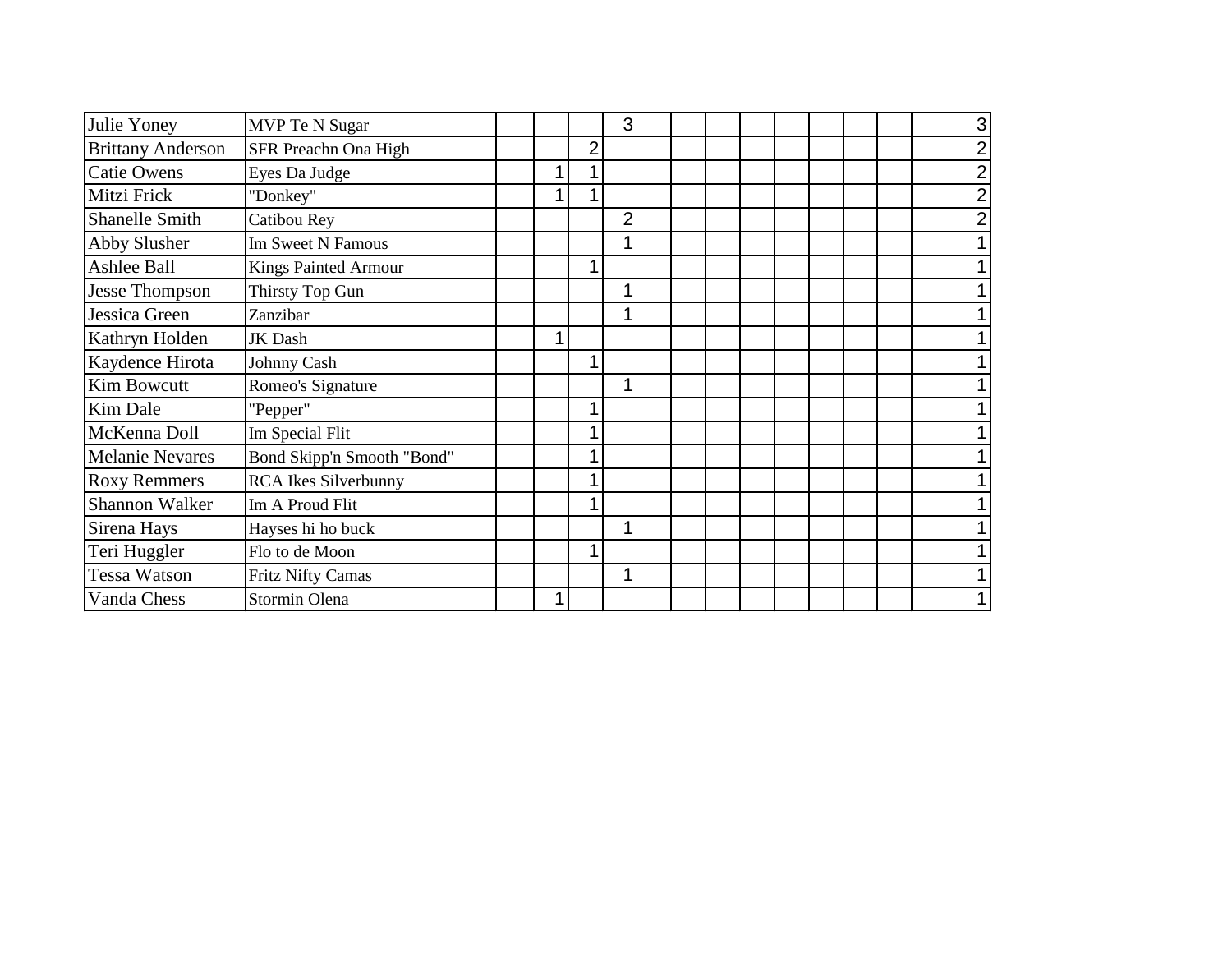| 5D                    |                                    |                |                |                |                |         |            |        |          |        |        |           |        |                  |
|-----------------------|------------------------------------|----------------|----------------|----------------|----------------|---------|------------|--------|----------|--------|--------|-----------|--------|------------------|
| Name                  | <b>Horse</b>                       | 21-May         | $22$ -May      | $4-Jun$        | $5-Jun$        | $ln1-6$ | $10 - Ju1$ | 30-Jul | $31-Jul$ | 13-Aug | 14-Aug | $10-$ Sep | 11-Sep | Total            |
| Savannah Massingham   | Justa Golden Moon                  |                | 11             | $\overline{4}$ | 5              |         |            |        |          |        |        |           |        | 20               |
| <b>Kyrstin Fuller</b> | KJ DoGoodsHancock "Doogie"         | 11             |                | 5              |                |         |            |        |          |        |        |           |        | 16               |
| Teri Huggler          | Flo to de Moon                     | 6              |                |                | 9              |         |            |        |          |        |        |           |        | 15               |
| <b>Serena Flowers</b> | Take a Chance to be Great "Chance" | 8              | $\mathfrak{S}$ |                |                |         |            |        |          |        |        |           |        | 13               |
| McKenna Doll          | Im Special Flit                    | 5              | $\overline{7}$ |                |                |         |            |        |          |        |        |           |        | 12               |
| Mitzi Frick           | Any Old Sharlet "Tinley"           |                | 10             |                |                |         |            |        |          |        |        |           |        | $\overline{12}$  |
| Alisa Cissell         | Rat City Joe                       |                |                | 11             |                |         |            |        |          |        |        |           |        | 11               |
| <b>Cyndle Haller</b>  | C Ya Snapper "Pepper"              |                |                |                | 11             |         |            |        |          |        |        |           |        | 11               |
| Kathryn Holden        | <b>JK</b> Dash                     | 9              |                |                |                |         |            |        |          |        |        |           |        | $\overline{11}$  |
| Jessica Green         | Zanzibar                           |                |                | 10             |                |         |            |        |          |        |        |           |        | 10               |
| Kiersten N Herth      | Destined to be a Bandit            | 10             |                |                |                |         |            |        |          |        |        |           |        | 10               |
| Kirstie Elder         | Take the cash n dash               |                |                |                | 10             |         |            |        |          |        |        |           |        | 10               |
| <b>Mandy Harris</b>   | Checkmate Judge                    |                |                | 9              |                |         |            |        |          |        |        |           |        | 9                |
| Morgan Flaig          | "Cutter"                           |                | 9              |                |                |         |            |        |          |        |        |           |        | 9                |
| <b>Skyler Lasley</b>  | <b>Envious Rubies</b>              |                | 8              |                |                |         |            |        |          |        |        |           |        | 9                |
| Alyssa Lemka          | "Victor"                           | 4              | $\overline{2}$ |                | $\overline{2}$ |         |            |        |          |        |        |           |        | 9                |
| Haiden Zelis          | Two Bitz of Corona                 |                |                |                | $\overline{7}$ |         |            |        |          |        |        |           |        | 8                |
| <b>Kim Bowcutt</b>    | Romeo's Signature                  |                |                | 8              |                |         |            |        |          |        |        |           |        | 8                |
| Savannah Massingham   | Fritz Willy Whiskey                |                |                |                | 8              |         |            |        |          |        |        |           |        | 8                |
| Gabriele Scharmach    | The Blue Hole "Bluey"              |                |                | 3              | $\overline{4}$ |         |            |        |          |        |        |           |        | $\overline{7}$   |
| <b>Jesse Thompson</b> | Thirsty Top Gun                    |                |                | $\overline{7}$ |                |         |            |        |          |        |        |           |        | $\overline{7}$   |
| <b>Kim Eisses</b>     | <b>CB How Bout You</b>             | $\overline{7}$ |                |                |                |         |            |        |          |        |        |           |        | $\overline{7}$   |
| Lucy Leonardo         | <b>Reminics Potion</b>             |                |                | 6              |                |         |            |        |          |        |        |           |        | 6 <sup>1</sup>   |
| Madison Vaughan       | <b>Bugs Hayday</b>                 |                | 6              |                |                |         |            |        |          |        |        |           |        | 6                |
| <b>Shannon Walker</b> | Im A Proud Flit                    |                |                |                | 6              |         |            |        |          |        |        |           |        | 6                |
| <b>Missy Murphy</b>   | Frenchmansjetcruiser               |                | 4              |                |                |         |            |        |          |        |        |           |        | $\overline{5}$   |
| Destiny Welfringer    | Lucky Ladybug                      |                |                | $\mathbf{1}$   | 1              |         |            |        |          |        |        |           |        | $\left 4\right $ |